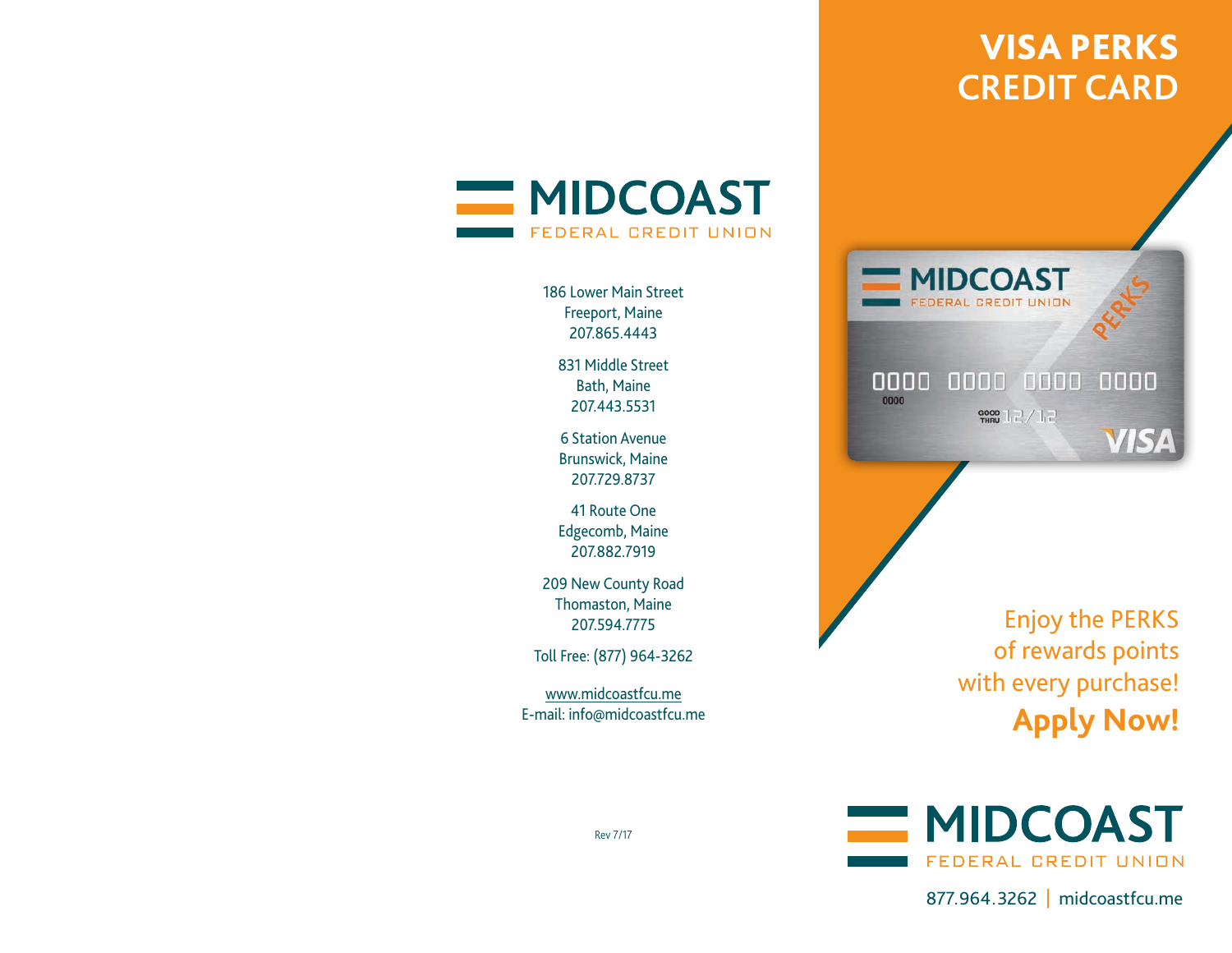## **Midcoast Federal Credit Union Visa PERKS Credit Card Agreement**

In this Agreement, the words *you* and *your* mean each and all of those who apply for the card, sign the application, or use the card. *Card* means a Visa® credit card and any duplicates and renewals we issue. *Account* means the Visa Credit Card Line of Credit with us. *We*, *us*, and *ours* mean this Credit Union.

**1. Responsibility**. If we issue you a card, you agree to pay all debts and the FINANCE CHARGE arising from the use of the card and the card account. You are responsible for charges made by anyone else to whom you give the card, and this responsibility continues until the card is recovered. You cannot disclaim responsibility by notifying us, but we will close the account for new transactions if you so request and return all cards. Your obligation to pay the account balance continues even though an agreement, divorce decree, or other court judgment to which we are not a party may direct you or one of the other persons responsible to pay the account. If more than one person has applied for a card or signed the application, paragraph 16 below also applies to your account. You agree that you will not use or allow anyone else to use your card for any transaction that is illegal under applicable federal, state or local law.

**Notice:** You agree and attest that your name and address on your application is your legal name and place of residence, and such is the proper address for all notice(s) required by this agreement. You further understand that any changes in this address must be submitted to us in writing to be effective.

#### **Business/Commercial Members Are Prohibited From Engaging In Unlawful Internet Gambling – Unlawful Internet Gambling Enforcement Act Notice:**

Restricted transactions as defined in Federal Reserve Regulation GG are prohibited from being processed through this account or relationship. Restricted transactions generally include, but are not limited to, those in which credit, electronic fund transfers, checks, or drafts are knowingly accepted by gambling businesses in connection with the participation by others in illegal or unlawful Internet gambling.

**2. Lost Card Notification**. If you believe your credit card has been lost or stolen, you will immediately call the Credit Union at 207.443.5531 or 877.964.3262. After business hours please dial 1.800.991.4961.

**3. Liability for Unauthorized Use**. You will not be liable to the credit union for the unauthorized use of your card if the unauthorized use was not caused by your gross negligence or fraud. In any case other than fraud, your liability to the credit union will not exceed \$50.00 for other unauthorized use of your card that occurs prior to the time when you give notice of possible unauthorized use to the credit union at 186 Lower Main Street, Freeport, ME 04032, 207.443.5531 or 877.964.3262 and you will not be liable for unauthorized use that occurs after you notify the credit union of possible unauthorized use.

**4. Credit Line**. If we approve your application, we will establish a self-replenishing Line of Credit for you and notify you of its amount when we issue the card. You agree not to let the account balance exceed this approved Credit Line. Each payment you make on the account will restore your Credit Line by the amount of the payment which is applied to principal. You may request an increase in your credit line only by written application to us, which must be approved by our lending department. You may terminate this Agreement at any time, but termination by either of us does not affect your obligation to pay the account balance. The cards remain our property, and you must recover and surrender to us all cards upon our request and upon termination of this Agreement.

**5. Credit Information**. You authorize us to investigate your credit standing when opening, renewing, or reviewing your account, and you authorize us to disclose information regarding your account to credit bureaus and other creditors who inquire of us about your credit standing.

#### **6. Details About Your Monthly Payment**

- (a) **Monthly Statement**. We will mail you a statement every month showing your Previous Balance of purchases and cash advances, the current transactions on your account, the remaining credit available under your Credit Line, the New Balance of purchases and cash advances, the Total New Balance, the finance charge due to date, and the Minimum Payment Required.
- (b) **Minimum Payment**. Every month you must pay at least the Minimum Payment within 25 days of your statement closing date. By separate agreement you may authorize us to charge the minimum payment automatically to your share or share draft account with us. You may, of course, pay more frequently, pay more than the minimum payment, or pay the Total New Balance in full, and you will reduce the finance charge by doing so. The Minimum Payment will be any portion of the Minimum Payments shown on prior statements which remain unpaid plus either (a) 2% of your Total New Balance or \$15.00, whichever is greater, or (b) your Total New Balance if it is less than \$15.00. In addition, at any time your Total New Balance exceeds your Credit Line, you must immediately pay the excess upon our demand.
- (c) **Payments made to your account will be applied in the following order**: Fees and Finance Charges; Previously Billed Purchases; Cash Advances; New Purchases. We may accept checks marked "payment in full" or words of similar effect without losing any of our rights to collect the full balance of your account with us. Any amount received in excess of the minimum monthly payment will be applied from the highest APR balance to the lowest balance.
- (d) All payments received will be posted by 5:00 p.m. Monday through Friday. Payments received after 4:30 p.m. and on a Saturday, Sunday, or a holiday will be postdated to the day payment was made.
- (e) Minimum Payment Warning: Making only the minimum payment will increase the amount of interest you pay and the time it takes to repay your balance. For an estimate of the time it would take to repay your actual balance making only minimum payments, call 207.443.5531 or 877.964.3262.

#### **7. Finance Charges**

- (a) **When Finance Charge Begins**. A finance charge will be imposed on cash advances from the date made or from the first day of the billing cycle in which the cash advance is posted to your account, whichever is later, and will continue to accrue until the date of payment. A finance charge will be imposed on purchases and balance transfers only if you elect not to pay the entire new balance of purchases and balance transfers shown on your monthly statement within 25 days from the closing date of that statement. If you elect not to pay the entire new balance of purchases and balance transfers shown on your monthly statement within that 25 day period, a finance charge will be imposed on the unpaid average daily balance of those purchases and balance transfers from the statement closing date (but not on purchases or balance transfers posted during the current billing period) and will continue to accrue until the closing date of the billing cycle preceding the date on which the entire new balance of purchases and balance transfers is paid in full or until the date of payment if more than 25 days from the closing date.
- (b) **Figuring the Finance Charge**. The FINANCE CHARGE (interest) is determined by your credit score when your account is opened and is calculated by adding a margin of 5.74%, 6.74%, 10.74% or 13.74% per annum (the "Margin") to the Index. Interest rates will not exceed 17.99%. The monthly periodic rate is equal to 1/12th the corresponding annual percentage rate.
	- (i) **Variable Rate Information**. Your annual percentage rate is based on the prime rate published in The Wall Street Journal on the 25th day of each month; or if no rate is published on that day, the immediately preceding published rate (the "Index"). We then add the Margin to determine your rate. Your rate may change (increase or decrease) effective on the 1st day of each billing period when the Index changes.
	- (ii) **Cash Advances**. The finance charge on cash advances for a billing cycle is computed by applying the monthly periodic rate to the average daily balance, which is determined by dividing the sum of the daily balances during the billing cycle by the number of days in the cycle. Each daily balance is determined by adding to the previous balance for cash advances (the outstanding cash advance balance of your account at the beginning of the billing cycle) any new cash advances received and subtracting any payments as received or credits as posted to your account, but excluding any unpaid finance charges.
	- (ii) **Purchases and Balance Transfers**. The finance charge on purchases and balance transfers for a billing cycle is computed by applying the monthly periodic rate to the average daily balance of purchases, which is determined by dividing the sum of the daily balances of purchases during the billing cycle by the number of days in the cycle. Each daily balance of purchases is determined by subtracting from the outstanding unpaid balance of purchases at the beginning of the billing cycle any payments as received and credits as posted to your account, but excluding any unpaid finance charges.

**8. Charges and Fees**. The following other charges and fees will be added to your account, as applicable:

- (a) Annual fee \$25.00
- (b) Rushed card \$20.00
- (c) Late payment up to \$35.00, or the minimum payment, whichever is greater
- (d) Draft copies \$20.00
- (e) Card replacement \$8.00
- Statement copies \$5.00
- (g) Returned check fee up to \$35.00, or the minimum payment, whichever is greater (h) Cash Advance fee 3% of advance

**9. Default**. You will be in default if you fail to make any Minimum Payment within 25 days after your monthly statement closing date. You will also be in default if your ability to repay is materially reduced by a change in your employment, an increase in your obligations, bankruptcy or insolvency proceedings involving you, your death, or your failure to abide by this Agreement. We have the right to demand immediate payment of your full account balance if you default, subject to our giving you any notice required by law. The Credit Union will exercise the right to suspend all Credit Union services until any such default has been resolved.

**10. Using the card**. To make a purchase or cash advance, there are two alternative procedures to be followed. One is for you to present the card to a participating Visa Credit Card plan merchant, to us, or to another financial institution, and sign the sales or cash advance draft which is imprinted with your card. The other is to complete the transaction by using your Personal Identification Number (PIN) in conjunction with the card in an Automated Teller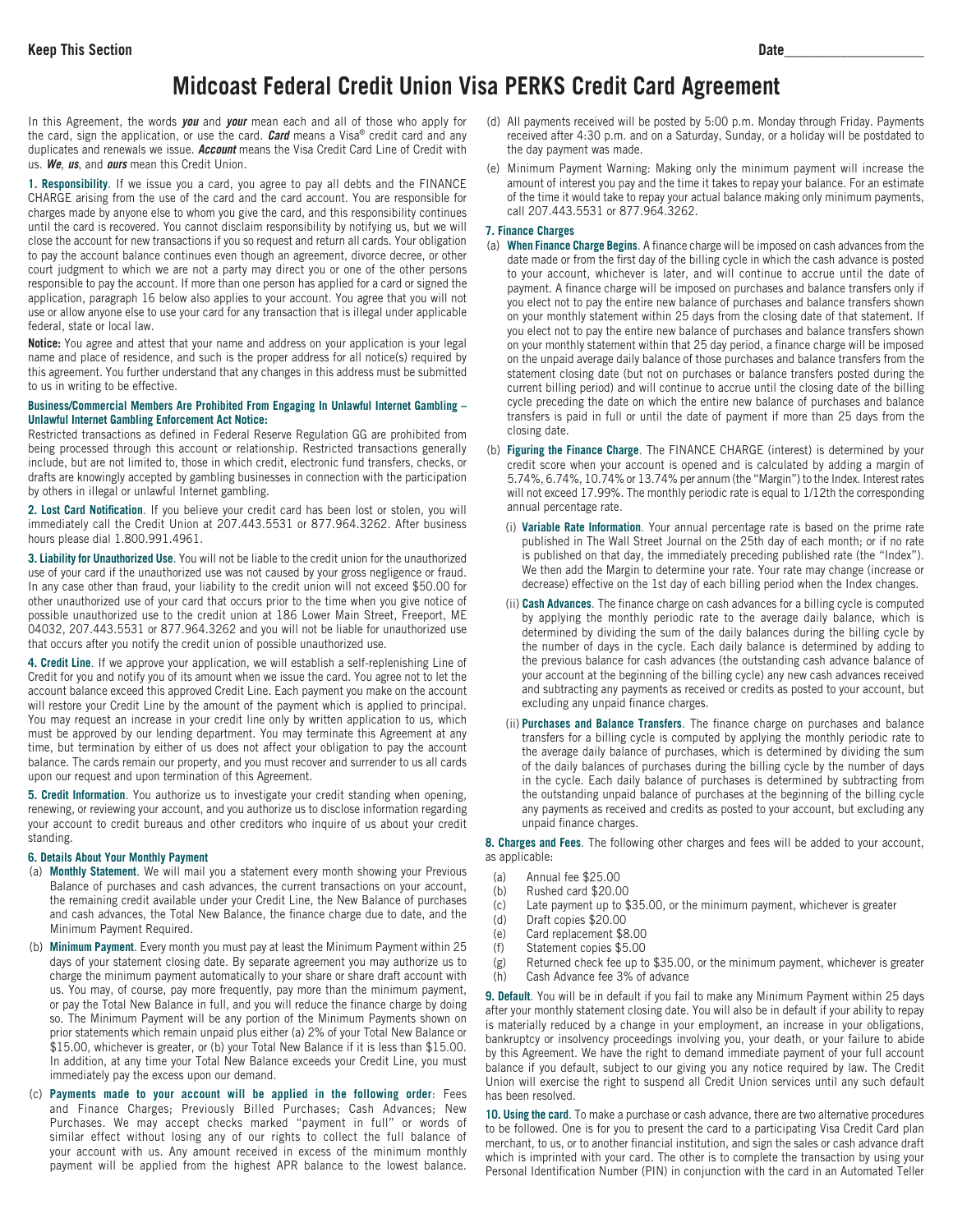Machine or other type of electronic terminal that provides access to the Visa Credit Card system. Individual Terminal limitations may apply. The monthly statement will identify the merchant, electronic terminal, or financial institution at which transactions were made, but sales, cash advance, credit, or other slips cannot be returned with the statement. You will retain the copy of such slips furnished at the time of the transaction in order to verify the monthly statement. The Credit Union may make a reasonable charge for photocopies of slips you request.

**11. Cash Advance Limit**. Only a portion of your credit limit is available for Cash Advances. Total outstanding cash advances are limited to 50% of your Credit Line and that portion may vary. Although you may have credit available under your account, we may be unable to authorize a cash advance.

**12. Returns and Adjustments**. Merchants and others who honor the Card may give credit for returns or adjustments, and they will do so by sending us a credit slip which we will post to your account. If your credits and payments exceed what you owe us, we will hold and apply this credit balance against future purchases and cash advances, or, if it is \$1 or more, refund it on your written request.

**13. Foreign Transactions**. Purchases and cash advances made in foreign countries and foreign currencies will be billed to you in U.S. dollars. A 1% International Transaction Fee will be assessed on all transactions where the merchant country differs from the country of the card issuer. The converted transaction amount will be shown separately from the International Transaction Fee on your account statement. This fee will be assessed on all international purchases, credit vouchers, and cash disbursements. Visa charges 0.8% for international transactions that do not involve currency conversions. The exchange rate for transactions in a foreign currency will be a rate selected by Visa from the range of rates available in wholesale currency markets for the applicable central processing date; this rate may vary from the rate Visa itself receives, or the government mandated rate in effect for the applicable central processing date plus the 1% International Transaction Fee.

**Visa assessed surcharge/access fee for ATM or manual cash disbursement transactions initiated outside of the U.S. region:** Visa assesses a cash disbursement fee of 0.15% + U.S. \$0.50 on international ATM transactions where a surcharge fee has been assessed. The 0.15% applies to the amount of cash disbursed and not the surcharge fee. In other words, if \$200 is disbursed and a \$3.00 surcharge fee is applied, the 0.15% will be based on the \$200.

**ATM Cash Disbursement Transactions outside the U.S. region without an Access/Surcharge Fee Assessed:** If a surcharge fee is not assessed on a qualified Visa and Plus ATM international and regional cash disbursement transaction, the ATM cash disbursement fee will be assessed based on the location of the acquirer as follows: Asian Pacific,  $0.52% + US$ \$0.65; Canada, US \$1.25; Central/Eastern Europe, Middle East, and Africa, 0.42% + US

\$0.55; Europe, US \$1.50; Latin America and the Caribbean, 0.52% + US \$0.65.

**14. Security Interest**. You may be giving a security interest in a specific amount of your share or share draft account(s) with the Credit Union by signing a separate pledge of shares agreement. If you give a security interest to the Credit Union, you must maintain the amount of the security given in your account(s) at all times during which you have the right to use your card(s). Any security interest in a specific amount of your share or share draft account(s) with the Credit Union given to secure this agreement also secures all other loans and agreements between you and the Credit Union now existing or arising after the date of this agreement; and any security interest in any property, other than a dwelling or a non-purchase money security interest in household goods, given to secure other loans or agreements between you and the Credit Union, now existing or arising after the date of the agreement, also secures this agreement.

**15. Effect of Agreement**. This Agreement is the contract which applies to all transactions on your account even though the sales, cash advance, credit, or other slips you sign or receive may contain different terms. We may amend this Agreement from time to time by sending you the advance written notice required by law. Your use of the card thereafter will indicate your agreement to the amendments. To the extent the law permits, and we indicate in our notice, amendments will apply to your existing account balance as well as to future transactions.

**16. Joint Liability**. Each person who has signed the application or applied for a card will be individually and jointly responsible for paying all amounts owed under this Agreement. This means that the Credit Union can require any one of you individually to repay the entire amount owed under this Agreement. Each of you authorizes the other(s) to make purchases or cash advances individually. Any one of you may terminate the account and the termination will be effective as to all of you.

**17. Statements**. We are required to send you a periodic statement at least 21 days before the payment due date. If you do not receive your statement by the last day of the month, please call 207.443.5531 or 877.964.3262 for a copy of your most recent statement.

**18. Changes to Terms**. With the exception of your card account being in default, as described in section 9, we are required to give you 45 day notice before any changes to the terms described in this disclosure that may not benefit you.

**19. Due Date**. Your Visa Credit Card due date will be on the same date each month.

**20. Copy Received**. You acknowledge receipt of a copy of this Agreement.

**21. Signatures**. By signing in the Signature area of the application form that accompanied this agreement, you agree to the terms of this Agreement. You should retain this Agreement for your records.

#### **YOUR BILLING RIGHTS : KEEP THIS NOTICE FOR FUTURE USE**

This notice tells you about your rights and our responsibilities under the Fair Credit Billing Act.

#### **What To Do If You Find a Mistake on Your Statement**

If you think there is an error on your statement, write to us at: Midcoast Federal Credit Union

186 Lower Main Street, Freeport, ME 04032

In your letter, give us the following information:

- *Account information:* Your name and account number.
- *Dollar amount:* The dollar amount of the suspected error.
- *Description of problem:* If you think there is an error on your bill, describe what you believe is wrong and why you believe it is a mistake.

You must contact us:

- Within 60 days after the error appeared on your statement.
- At least 3 business days before an automated payment is scheduled, if you want to stop payment on the amount you think is wrong.

You must notify us of any potential errors *in writing*. You may call us, but if you do we are not required to investigate any potential errors and you may have to pay the amount in question.

#### **What Will Happen After We Receive Your Letter**

#### **When we receive your letter, we must do two things:**

- 1. Within 30 days of receiving your letter, we must tell you that we received your letter. We will also tell you if we have already corrected the error.
- 2. Within 90 days of receiving your letter, we must either correct the error or explain to you why we believe the bill is correct.

#### **While we investigate whether or not there has been an error:**

- We cannot try to collect the amount in question, or report you as delinquent on that amount.
- The charge in question may remain on your statement, and we may continue to charge you interest on that amount.
- While you do not have to pay the amount in question, you are responsible for the remainder of your balance.
- We can apply any unpaid amount against your credit limit.

#### **After we finish our investigation, one of two things will happen:**

- *If we made a mistake:* You will not have to pay the amount in question or any interest or other fees related to that amount.
- *If we do not believe there was a mistake:* You will have to pay the amount in question, along with applicable interest and fees. We will send you a statement of the amount you owe and the date payment is due. We may then report you as delinquent if you do not pay the amount we think you owe.

If you receive our explanation but still believe your bill is wrong, you must write to us within 10 days telling us that you still refuse to pay. If you do so, we cannot report you as delinquent without also reporting that you are questioning your bill. We must tell you the name of anyone to whom we reported you as delinquent, and we must let those organizations know when the matter has been settled between us.

If we do not follow all of the rules above, you do not have to pay the first \$50 of the amount you question even if your bill is correct.

#### **Your Rights If You Are Dissatisfied With Your Credit Card Purchases**

If you are dissatisfied with the goods or services that you have purchased with your credit card, and you have tried in good faith to correct the problem with the merchant, you may have the right not to pay the remaining amount due on the purchase.

To use this right, all of the following must be true:

- 1.The purchase must have been made in your home state or within 100 miles of your current mailing address, and the purchase price must have been more than \$50. (Note: Neither of these are necessary if your purchase was based on an advertisement we mailed to you, or if we own the company that sold you the goods or services.)
- 2.You must have used your credit card for the purchase. Purchases made with cash advances from an ATM or with a check that accesses your credit card account do not qualify.

3.You must not yet have fully paid for the purchase.

If all of the criteria above are met and you are still dissatisfied with the purchase, contact us in writing at:

Midcoast Federal Credit Union

186 Lower Main Street, Freeport, ME 04032

While we investigate, the same rules apply to the disputed amount as discussed above. After we finish our investigation, we will tell you our decision. At that point, if we think you owe an amount and you do not pay, we may report you as delinquent.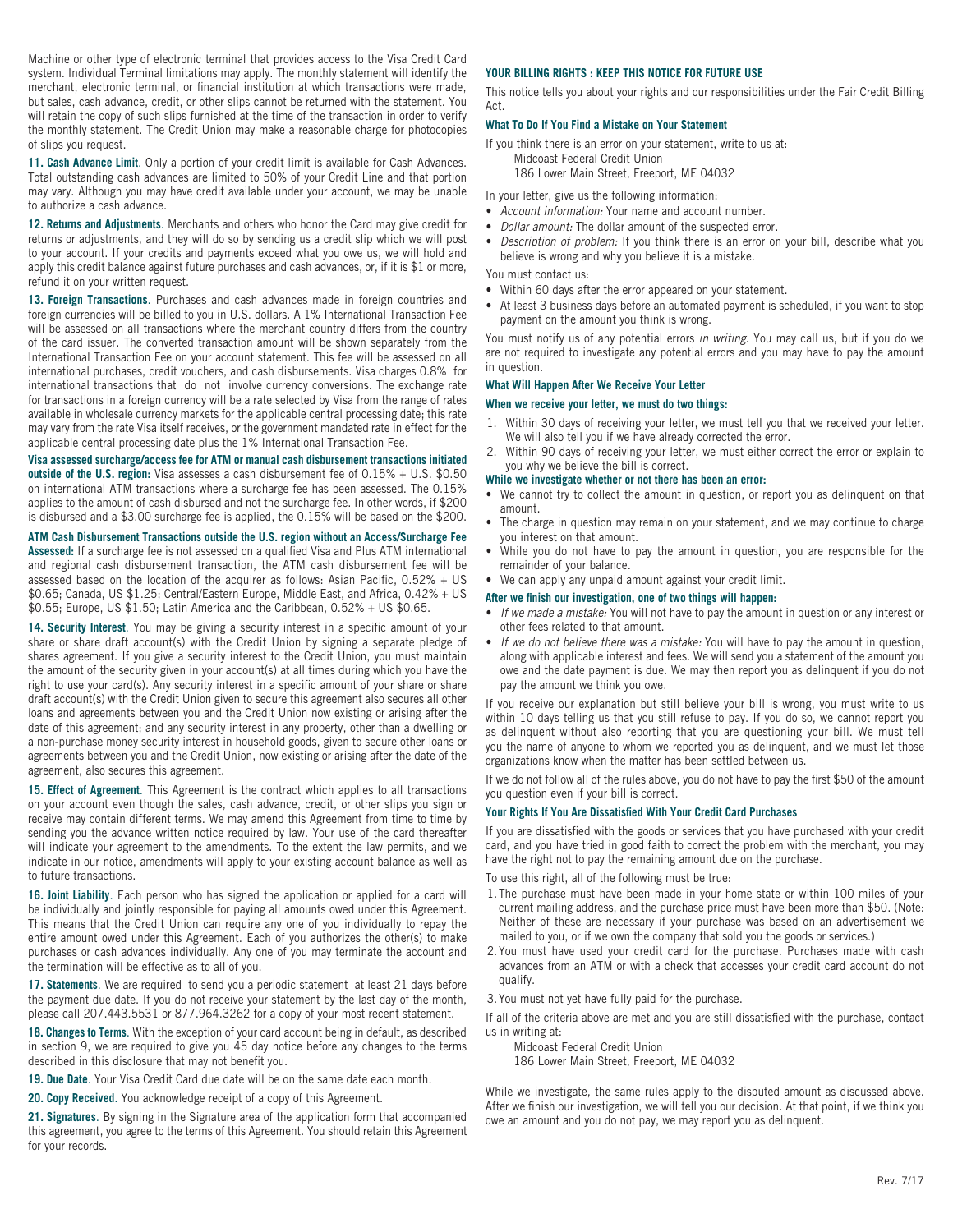### **Visa PERKS Credit Card Application**

**A table that describes the APRs and other required cost disclosures for credit card applications is included with this application.**

Check the appropriate box below to indicate the type of credit for which you are applying.

□ Individua

**Credit limit requested: \$\_\_\_\_\_\_\_\_\_\_\_\_\_\_\_\_\_\_\_\_\_\_\_\_\_\_\_\_\_**

**\_\_\_\_\_\_\_\_\_\_\_\_\_\_\_\_\_\_\_\_\_\_\_\_\_\_\_\_\_\_\_\_\_\_\_\_\_\_\_\_\_\_\_\_\_\_\_\_\_**

| <b>□ Individual credit</b> . Complete Applicant section. Complete other income section as follows:<br>Information about the party making payments only if you are relying on alimony, spousal<br>support, child support, or maintenance a |                 |                  |                                |                           |                                    |                                   |                                   | Joint credit. Provide information about both of you<br>by completing Applicant and Co-Applicant sections. |                        |                                                                                     | <b>DIGAIL HILL IGUAGOLGA.</b><br>Number of cards desired? $\Box$ 1 $\Box$ 2 |                                   |  |
|-------------------------------------------------------------------------------------------------------------------------------------------------------------------------------------------------------------------------------------------|-----------------|------------------|--------------------------------|---------------------------|------------------------------------|-----------------------------------|-----------------------------------|-----------------------------------------------------------------------------------------------------------|------------------------|-------------------------------------------------------------------------------------|-----------------------------------------------------------------------------|-----------------------------------|--|
| <b>APPLICANT Name</b>                                                                                                                                                                                                                     |                 |                  |                                |                           |                                    | Date of Birth                     |                                   |                                                                                                           | Mother's Maiden Name   |                                                                                     |                                                                             |                                   |  |
| Street                                                                                                                                                                                                                                    |                 |                  |                                |                           |                                    | Social Security Number            |                                   | Driver's License Number and State                                                                         |                        |                                                                                     |                                                                             |                                   |  |
| City, State, Zip                                                                                                                                                                                                                          |                 |                  |                                |                           |                                    |                                   | Home Phone                        |                                                                                                           |                        |                                                                                     | Number of Dependents                                                        | Ages                              |  |
| Annual Income \$                                                                                                                                                                                                                          |                 |                  | Other Income \$                |                           |                                    |                                   |                                   | Cell Phone                                                                                                |                        |                                                                                     |                                                                             | Are you self employed? □ Yes □ No |  |
| (Verification of Income<br>is Required)                                                                                                                                                                                                   |                 | Source of Income |                                |                           |                                    |                                   |                                   | is Required)                                                                                              |                        | (Verification of Income                                                             |                                                                             |                                   |  |
| <b>Current Employer</b>                                                                                                                                                                                                                   |                 |                  |                                |                           |                                    |                                   | <b>Business Phone</b><br>Position |                                                                                                           |                        |                                                                                     |                                                                             |                                   |  |
| <b>Business Address</b>                                                                                                                                                                                                                   |                 |                  |                                |                           |                                    |                                   | Start Date                        |                                                                                                           |                        |                                                                                     |                                                                             |                                   |  |
| Previous Employer                                                                                                                                                                                                                         |                 |                  |                                | Previous Business Address |                                    |                                   |                                   |                                                                                                           | Position               |                                                                                     | Start Date/End Date                                                         |                                   |  |
| <b>CO-APPLICANT</b> Name                                                                                                                                                                                                                  |                 |                  |                                |                           |                                    |                                   |                                   | Date of Birth                                                                                             |                        |                                                                                     | Mother's Maiden Name                                                        |                                   |  |
| <b>Street</b>                                                                                                                                                                                                                             |                 |                  |                                |                           |                                    |                                   |                                   | Social Security Number                                                                                    |                        |                                                                                     | Driver's License Number and State                                           |                                   |  |
| City, State, Zip                                                                                                                                                                                                                          |                 |                  |                                |                           |                                    |                                   |                                   | Home Phone                                                                                                |                        |                                                                                     | Number of Dependents<br>Ages                                                |                                   |  |
| Gross Annual Income \$<br>Other Income \$<br>(Verification of Income<br>is Required)                                                                                                                                                      |                 |                  |                                |                           |                                    |                                   |                                   | Cell Phone                                                                                                |                        | Are you self employed? $\Box$ Yes $\Box$ No (Verification of Income<br>is Required) |                                                                             |                                   |  |
| <b>Current Employer</b>                                                                                                                                                                                                                   |                 |                  |                                |                           |                                    |                                   |                                   | <b>Business Phone</b>                                                                                     |                        | Position                                                                            |                                                                             |                                   |  |
| <b>Business Address</b>                                                                                                                                                                                                                   |                 |                  |                                |                           |                                    |                                   | Start Date                        |                                                                                                           |                        |                                                                                     |                                                                             |                                   |  |
| Previous Employer                                                                                                                                                                                                                         |                 |                  |                                | Previous Business Address |                                    |                                   |                                   | Position                                                                                                  |                        | Start Date/End Date                                                                 |                                                                             |                                   |  |
| LIST ALL DEBTS. Attach other sheets if necessary.                                                                                                                                                                                         |                 |                  |                                |                           |                                    |                                   |                                   |                                                                                                           |                        |                                                                                     |                                                                             |                                   |  |
| Debts                                                                                                                                                                                                                                     | Owed to         |                  |                                | <b>Address</b>            |                                    |                                   |                                   | <b>Account No.</b>                                                                                        | <b>Present Balance</b> |                                                                                     | <b>Monthly Payments</b>                                                     | <b>Amount Past Due</b>            |  |
| Mortgage or Rent                                                                                                                                                                                                                          |                 |                  |                                |                           |                                    |                                   |                                   |                                                                                                           |                        |                                                                                     |                                                                             |                                   |  |
| Second Mortgage                                                                                                                                                                                                                           |                 |                  |                                |                           |                                    |                                   |                                   |                                                                                                           |                        |                                                                                     |                                                                             |                                   |  |
| Auto Loan                                                                                                                                                                                                                                 |                 |                  |                                |                           |                                    |                                   |                                   |                                                                                                           |                        |                                                                                     |                                                                             |                                   |  |
| Credit Card                                                                                                                                                                                                                               |                 |                  |                                |                           |                                    |                                   |                                   |                                                                                                           |                        |                                                                                     |                                                                             |                                   |  |
| Credit Card                                                                                                                                                                                                                               |                 |                  |                                |                           |                                    |                                   |                                   |                                                                                                           |                        |                                                                                     |                                                                             |                                   |  |
| Child Support,<br>Alimony or<br>Maintenance                                                                                                                                                                                               |                 |                  |                                |                           |                                    |                                   |                                   |                                                                                                           |                        |                                                                                     |                                                                             |                                   |  |
| Other                                                                                                                                                                                                                                     |                 |                  |                                |                           |                                    |                                   |                                   |                                                                                                           |                        |                                                                                     |                                                                             |                                   |  |
| LIST ALL ASSETS. List all items you own free and clear on another sheet if necessary.                                                                                                                                                     |                 |                  |                                |                           |                                    |                                   |                                   |                                                                                                           |                        |                                                                                     |                                                                             |                                   |  |
| Home □ Own □ Rent<br>Estimated Market Value \$<br>Years there                                                                                                                                                                             |                 | Auto License(s)  |                                |                           | Make of Auto                       |                                   | Year                              | Make of Auto<br>$\overline{\mathbf{2}}$                                                                   |                        |                                                                                     |                                                                             |                                   |  |
| Other/Describe                                                                                                                                                                                                                            | Market Value \$ |                  | Other/Describe                 |                           |                                    | Market Value \$<br>Other/Describe |                                   |                                                                                                           |                        | Market Value \$                                                                     |                                                                             |                                   |  |
| Are you the comaker of any other loans? □ Yes □ No                                                                                                                                                                                        |                 |                  |                                | How much?                 |                                    |                                   | For whom?                         |                                                                                                           |                        |                                                                                     |                                                                             |                                   |  |
| Have you ever filed for bankruptcy? □ Yes □ No                                                                                                                                                                                            |                 |                  |                                |                           | Are you a U.S. citizen? ■ Yes ■ No |                                   |                                   | Have you any legal proceedings against you? □ Yes □ No                                                    |                        |                                                                                     |                                                                             |                                   |  |
| <b>FINANCIAL REFERENCES</b>                                                                                                                                                                                                               |                 |                  |                                |                           |                                    |                                   |                                   |                                                                                                           |                        |                                                                                     |                                                                             |                                   |  |
| Share Draft or Checking Account Number / Amount                                                                                                                                                                                           |                 |                  | Name and address of depository |                           |                                    |                                   |                                   |                                                                                                           | Phone                  |                                                                                     |                                                                             |                                   |  |
| Savings Account Number / Amount                                                                                                                                                                                                           |                 |                  | Name and address of depository |                           |                                    |                                   |                                   | Phone                                                                                                     |                        |                                                                                     |                                                                             |                                   |  |
| <b>PERSONAL REFERENCES</b>                                                                                                                                                                                                                |                 |                  |                                |                           |                                    |                                   |                                   |                                                                                                           |                        |                                                                                     |                                                                             |                                   |  |
| Name and address of nearest relative not living with you<br>Relationship                                                                                                                                                                  |                 |                  |                                | Phone                     |                                    |                                   |                                   |                                                                                                           |                        |                                                                                     |                                                                             |                                   |  |

Name and address of a personal friend (not a relative) Phone

The Credit Union is relying on what you stated in this application, and you acknowledge that everything you have stated is true and correct and that you have provided a COMPLETE listing of all your debts and obligations. You authorize the Credit Union to obtain credit reports in connection with this application for credit and for any update, increase, renewal, extension, or collection of the credit received. You<br>understand tha from which it received a credit report on you.

By signing below, you acknowledge receipt of and agree to the terms of the Visa Credit Card Agreement that accompanied this application. Retain the Visa Credit Card Agreement for your records.

| Applicant Signature                                      | Date                              | Co-Applicant Signature |                                 |                   | Date |
|----------------------------------------------------------|-----------------------------------|------------------------|---------------------------------|-------------------|------|
|                                                          |                                   |                        |                                 |                   |      |
| <b>CREDIT UNION USE ONLY</b> Debt Ratio (Before)<br>$\%$ | (After)<br>% Unsecured Debt Ratio | $\%$                   | $\Box$ Approved $\Box$ Rejected | □ Counteroffer    | Date |
| Credit Score                                             | Credit Score (Co-Applicant)       | Interest Rate          |                                 | % Credit Limit \$ |      |
| <b>Conditions/Comments</b>                               |                                   | Loan Officer           |                                 |                   |      |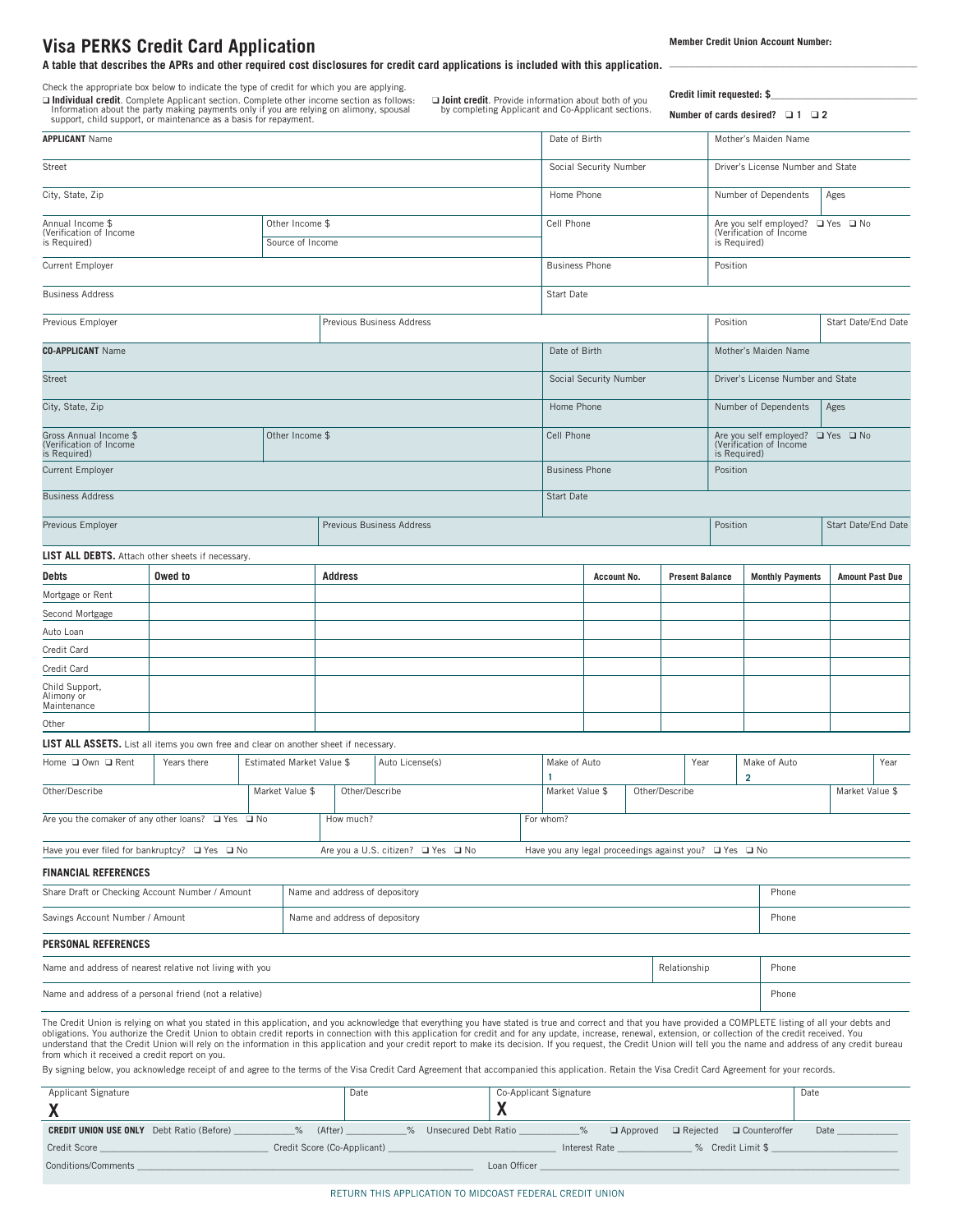# **Save Money with our NO FEE\* Balance Transfer**

\*Balance transfers are subject to the terms and conditions of the credit card agreement. Balance transfers are not eligible for reward points. Midcoast FCU does not charge a Balance Transfer Fee. The Annual Percentage Rate may vary and is based on the Margin determined by your credit qualifications. The Margin is added to the prime rate published in The Wall Street Journal on the 25th day of each month; or if no rate is published on that day, the immediately preceding published rate (the "Index"). Your rate may change (increase or decrease) effective on the 1st day of each billing period when the Index changes.

|                                         | <b>Balance Transfer Request</b> |
|-----------------------------------------|---------------------------------|
| Name of<br>Creditor:<br>Card<br>Number: | Payment<br>Address:             |
| Amount:                                 | Telephone<br>Number:            |

|                                         | <b>Balance Transfer Request</b> |
|-----------------------------------------|---------------------------------|
| Name of<br>Creditor:<br>Card<br>Number: | Payment<br>Address:             |
| Amount:                                 | Telephone<br>Number:            |

| E                    | <b>Balance Transfer Request</b> |  |  |  |
|----------------------|---------------------------------|--|--|--|
| Name of<br>Creditor: | Payment<br>Address:             |  |  |  |
| Card<br>Number:      |                                 |  |  |  |
| Amount:              | <b>Telephone</b><br>Number:     |  |  |  |

|                      | <b>Balance Transfer Request</b> |  |
|----------------------|---------------------------------|--|
| Name of<br>Creditor: | Payment<br>Address:             |  |
| Card<br>Number:      |                                 |  |
| Amount:              | Telephone<br>Number:            |  |